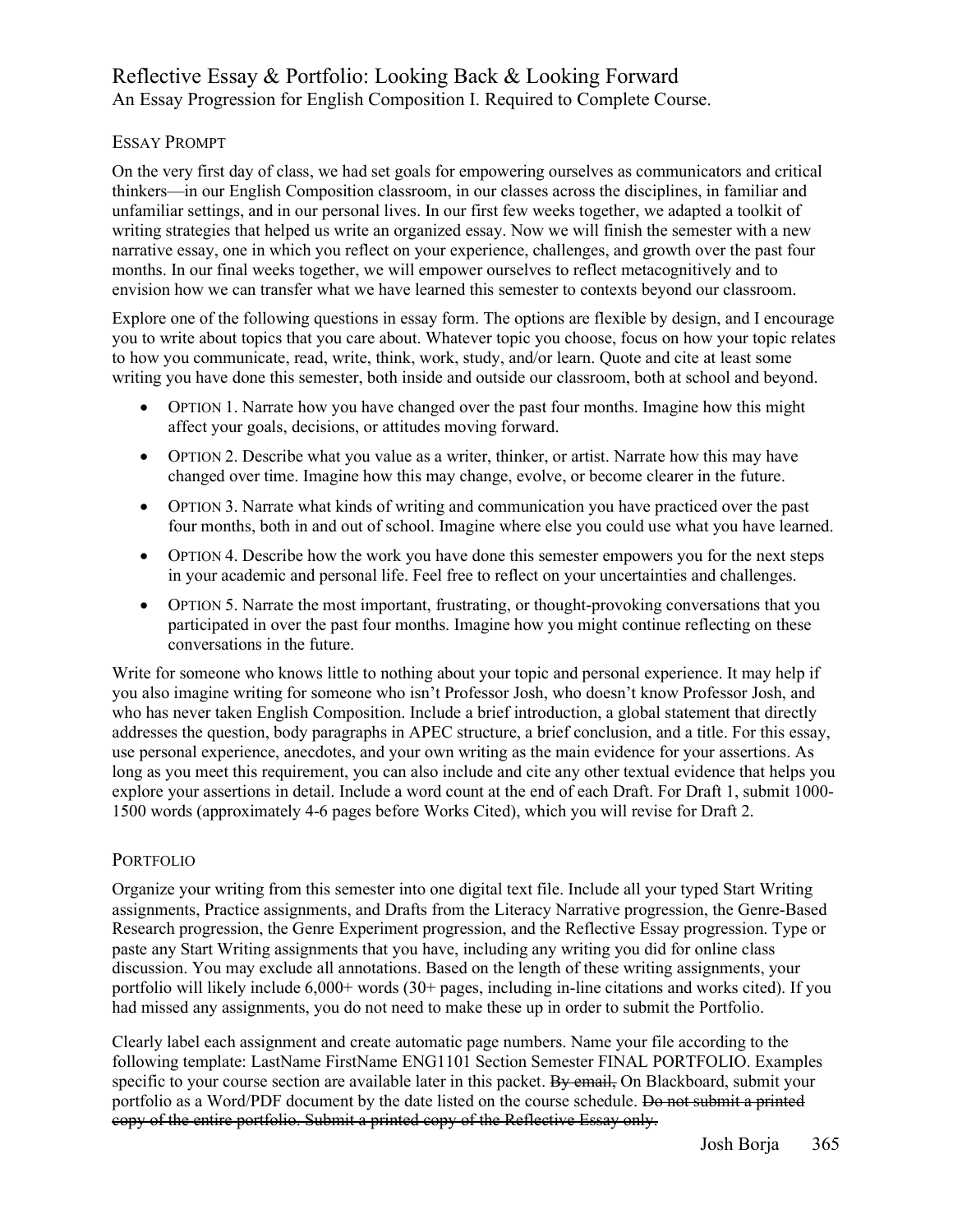# Reflective Essay & Portfolio: Looking Back & Looking Forward An Essay Progression for English Composition I



#### **OVERVIEW**

For the Reflective Essay, you will reflect on your own writing from this semester. Through a progression of practice assignments and drafts, you will submit a final draft of 1000-1500 words (approximately 4-6 pages before Works Cited) in any varieties of English that you choose.

For the Portfolio, you will organize and resubmit all of your typed Start Writing assignments, Practice assignments, and Drafts as a single electronic file. Based on the length of these writing assignments, your portfolio will include at least 6,000 words (at least 30 pages, including in-line citations and works cited).

## WHAT'S THE POINT OF A PRACTICE ASSIGNMENT?

Each Practice is a take-home writing assignment that builds toward and can be used to construct Draft 1. For example, Practice 1 asks you to write a few sentences that closely read a specific text, while Practice 3 asks you to expand your previous assignments into a few paragraphs. In this way, the Practice assignments are neither whole drafts nor isolated assignments. They begin a guided path through the writing process. Instead of simply telling you to submit a Compare  $\&$ Contrast Essay one month from now, I've broken down the writing process into smaller actionable steps so that you can exchange feedback with me and with your peers along the way.

### WHAT'S THE POINT OF A DRAFT?

Each Draft is a writing assignment in which you make a full attempt at the essay. However, a single attempt will rarely be enough to create a strong piece of writing. The writing process, put simply, is an ongoing cycle of three modes: Generating New Writing, Revising, and Editing. Especially in the first two modes, you practice strategies for creativity, critical thinking, reading, writing, and discussing. A single Draft would provide you with a platform to engage intensely with these strategies. But each subsequent Draft offers you space to get some strategic distance from what you've written, workshop your draft with real readers, approach your ideas and writing with a fresh perspective, and then make major changes. From one Draft to the next, your goal is to continue generating new writing and to revise at least one-third of what you had written. In this sense, revision is *re-envisioning* what you had first submitted. As you approach the final Draft, you can then dramatically shift your focus from generating new writing and revising to editing.

To help you jumpstart revision and editing, I provide feedback as outlined below, I reserve office hours to discuss with you individually and in small groups, and I coordinate peer reviews for you to exchange feedback with peers, who themselves are in the middle of the writing process.